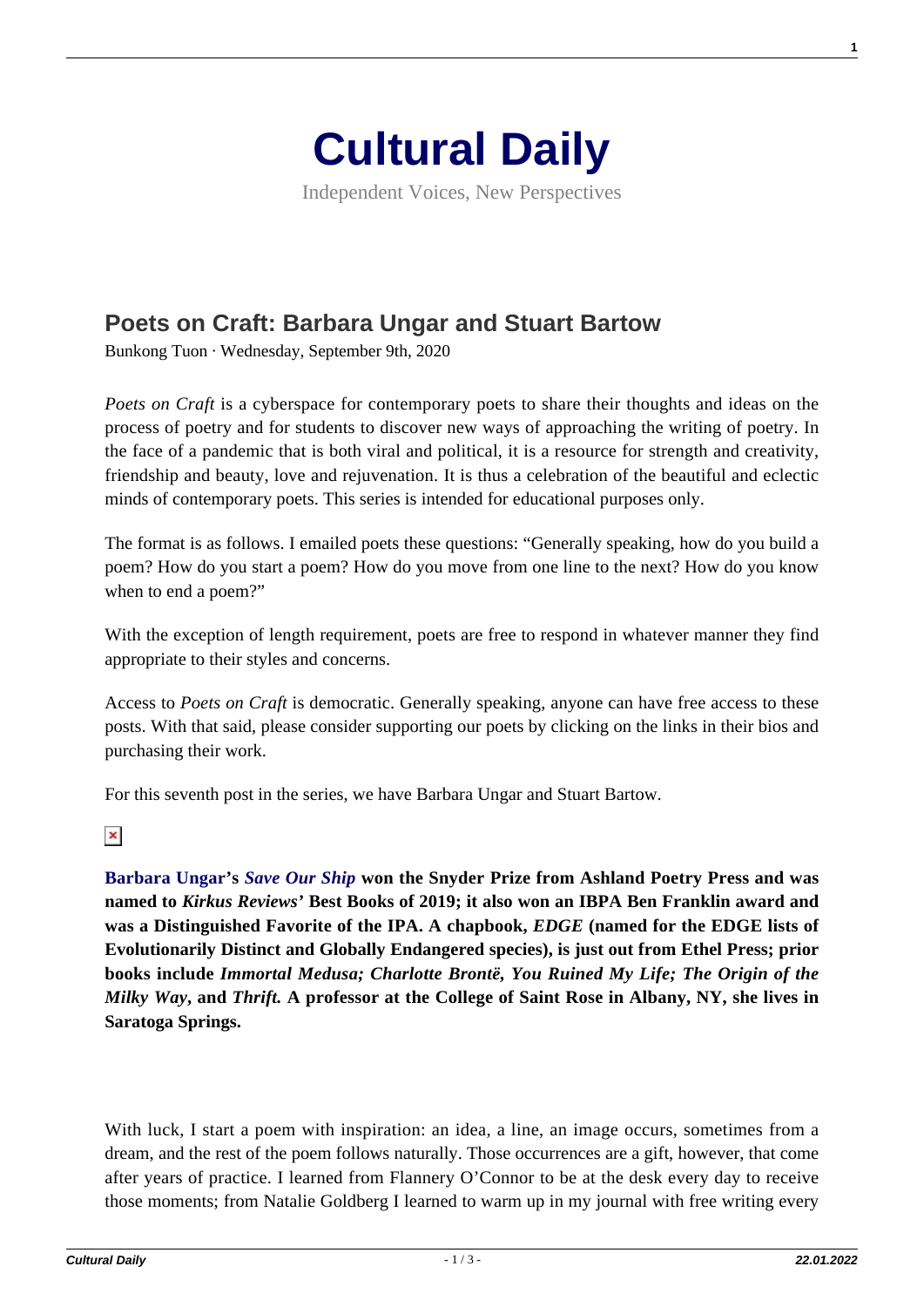day, the way a ballet dancer does a barre or an athlete runs. This keeps you in shape. Also, some days, when you are just writing to complete your five minutes or three pages or whatever daily limit you set yourself, you may be surprised by a tug on the line: a sudden excitement when an idea or feeling, or both at once, grab you, and you go from there.

Because of this free writing practice, I rarely have trouble moving from line to line: once I feel that tug, I just go. "Write everything you have to say on the subject, then stop," is how my poetry teacher, the late, great Bill Matthews, answered the question of when to end a poem. Now comes the fun part: I go back and edit, quickly crossing out most of what I've written, keeping just the good bits. I recopy those, and start to arrange them in lines, editing the wording, and so on. Other ideas may occur to me as I do this, so I freely add and subtract, moving pieces around, until I feel like I have something resembling a poem. Only now do I type it up. I save every draft, because you can sometimes over-edit, and want to go back to an earlier, fresher draft. I try not to settle on a form too soon, but let the material dictate its own form. Does it want to be in long or short lines, free verse or some kind of regular stanzas, all over the page or a block of prose? I think of Michelangelo saying he saw the sculpture within the block of stone, and all he had to do was chip away the excess. A lot of my process is that chipping away. Sometimes you have to delete lines, stanzas, whole sections that you are very attached to, maybe that even inspired the poem.

When you think you're done, show the poem to someone you trust to be honest and critical. Someone with a strong BS detector, who will help you avoid SCPS (self-conscious poetic striving). For example, once in a workshop, Frank Bidart looked at a two-stanza poem and said, "The poem is in the first stanza. By the second stanza, now you're just showing off." Beginning writers often think they have to tie everything up with a bow at the end: tell the reader what they've just shown. These "moral of the story" endings must go; trust your reader. Often the beginning has to go, too: I call it "taxiing down the runway," when you are writing your way into a poem: at a certain point, you can feel the poem lift off into the air. I generally cut everything before lift-off. The more you practice, the more ruthless you become. A great Bidart trick is to put the poem away overnight, and first thing in the morning, before coffee or breakfast, pick it up and try to read it as if you just found it in a journal, as if someone else had written it. Writing haiku is a good practice for learning to hone your language: how do you say as much as possible using as few words as possible? I am lucky because my first reader is fellow poet Stuart Bartow, who also happens to be a haiku poet, with a strong BS detector.

## $\pmb{\times}$

**Stuart Bartow teaches writing and literature at SUNY (State University of New York) Adirondack. He is also chair of the Battenkill Conservancy, an environmental group focused on the watershed bordering Vermont and New York. His most recent collection of poems,** *[Green Midnight](https://www.dosmadres.com/shop/green-midnight-by-stuart-bartow/)***, is published by Dos Madres Press. His latest [collection](https://www.redmoonpress.com/catalog/product_info.php?products_id=297&osCsid=a8dcb1ad21de13612ee4d13600cf4db5) of haiku is published by [Red Moon Press](https://www.redmoonpress.com/catalog/).**

The most important creation the poet makes is the human being who makes the poems. How to create that person: Read poems by other poets every day. Spend as much time outdoors as possible. Imagine what it's like to be someone else, something else. What it's like to be an ancient tree in a storm, or the collective consciousness of a beehive. What it is to be a person with a family working two jobs, day shift, night shift. Recognize poetry in everyday speech. Learn the names of stars and